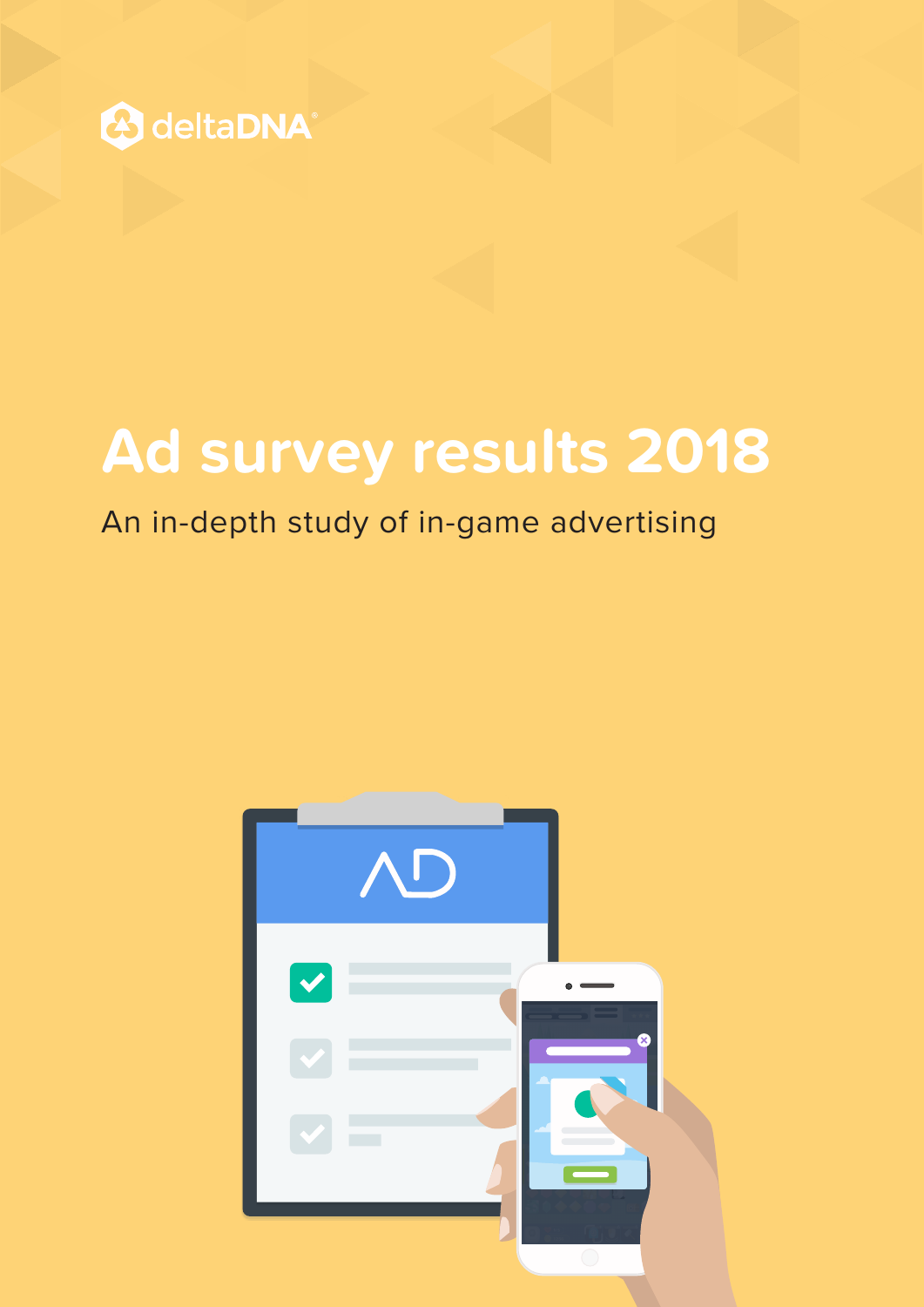# **Contents**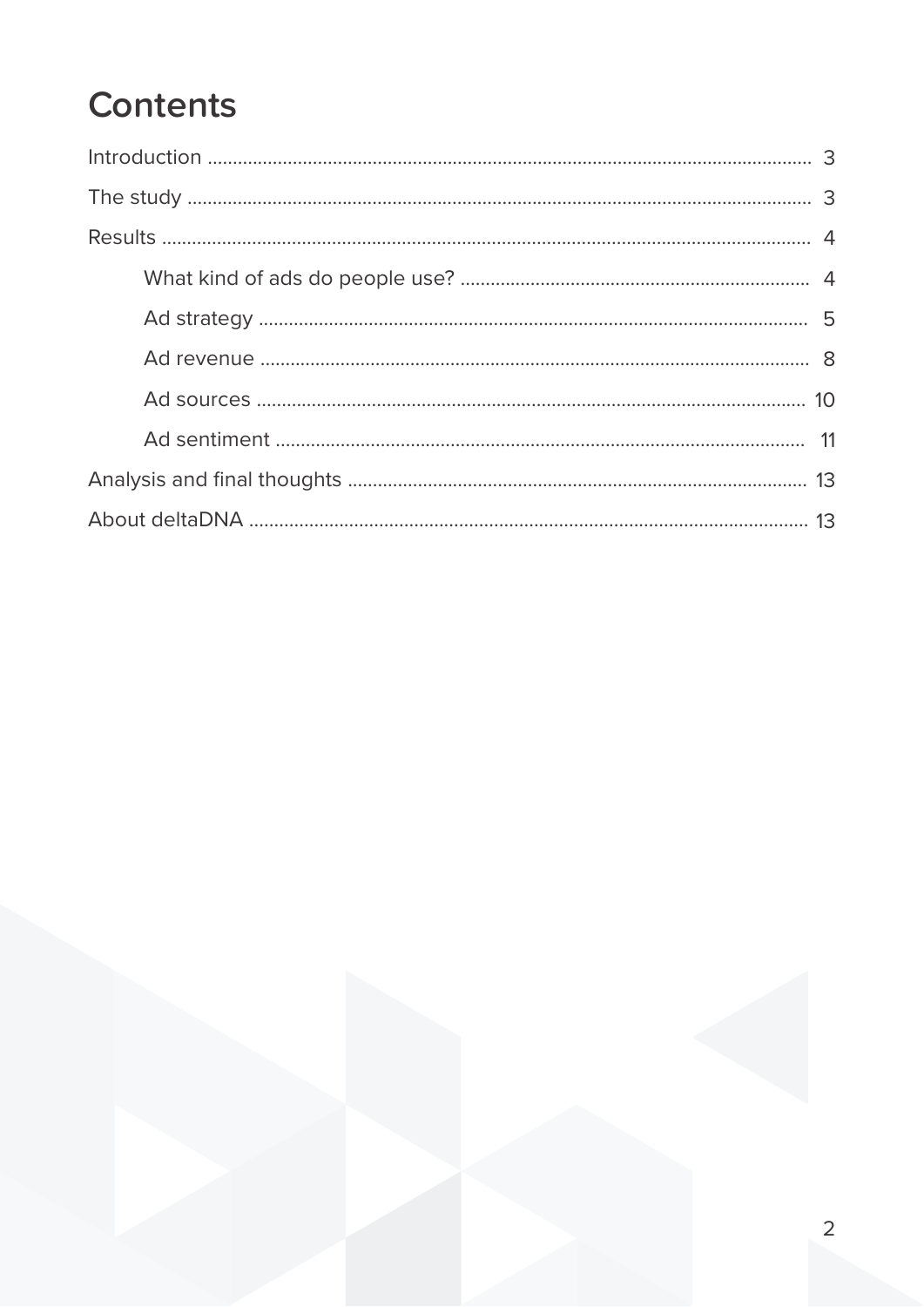## <span id="page-2-0"></span>**Introduction**

Once a year, our Insight team conducts a survey of in-game advertising in Free-to-Play (F2P) games. The survey is in its fourth consecutive year and, with ads accounting for a higher fraction of all publisher revenues with every passing year, 2018's report is our most important yet.

It's only 10 years since the launch of the App Store and advertising has completely transformed the mobile gaming landscape. The deltaDNA In-Game Advertising Survey tracks the changing attitudes and approaches to advertising within F2P so that we can identify current trends and predict future ones.

## **The study**

Broadly speaking, the results of 2018's survey dovetail nicely with those from previous years. Responses indicate that, over the last 12 months, developers have become yet more trusting of ingame ads and more assured of their own ad strategies. As a consequence of this, ad revenues have increased.

One interesting and, perhaps, unexpected development is evident in the relationships between ad networks and game-makers. Previously, respondents had been sourcing ads from multiple suppliers in the hope of striking the best deal through competition. Among developers, there is now a higher demand for transparency and information from networks. When that demand is answered, we see a marked increase in developers showing loyalty to a single network.

A total of 336 developers and publishers completed the deltaDNA In-game Advertising Survey for 2018. The variance in our respondents reflects the diversity of the mobile Free-to-Play (F2P) games industry, showcased by some key topline stats below:

- A slim majority (55%) of our respondents produce casual games the remaining 45% produce core games.
- The most common game genres chosen were: 1) Strategy/RPG (31%) 2) Action (22%) 3) Puzzle (12%)
- 55% of respondents have over 100,000 Daily Active Users (DAU)
- 87% of respondents use some form of in-game advertising
- Within our sample, 95% of casual games show ads versus 76% of core games.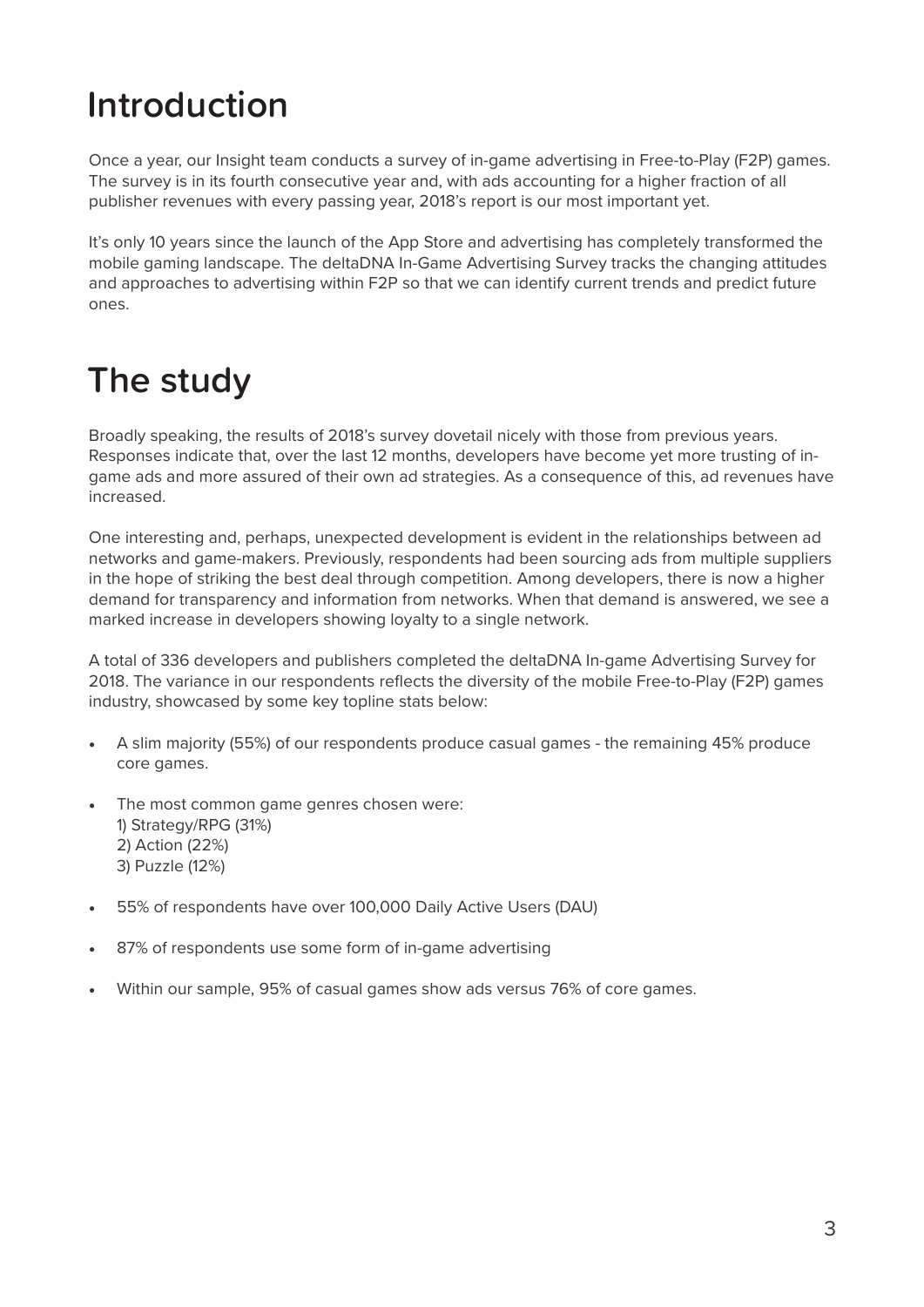#### <span id="page-3-0"></span>**What kind of ads do people use?**



With a 65% usage rate among respondents, rewarded video is the most common ad format by quite some distance. The next most popular formats are interstitials and banner ads respectively. It is interesting to note that banner ads are very much on the decline, showing a 9% drop year on year. Though still only favored by a minority of developers (21%), playable ads have shown strong growth since 2017 when they were selected by only 12% of respondents. The remaining ad formats have stayed fairly stable in popularity since 2017.

Similarly to last year, 56% of respondents use multiple ad formats within their games. The most common combination is a mix of interstitials and rewarded video and roughly  $\frac{1}{5}$  of that segment use more than 3 ad formats.

All ad formats are present in all game types but standard formats such as rewarded, interstitial and banner are more prevalent in casual games. Formats such as native, offer wall and playable ads are more prevalent in core games. These trends are similar to those uncovered in 2017.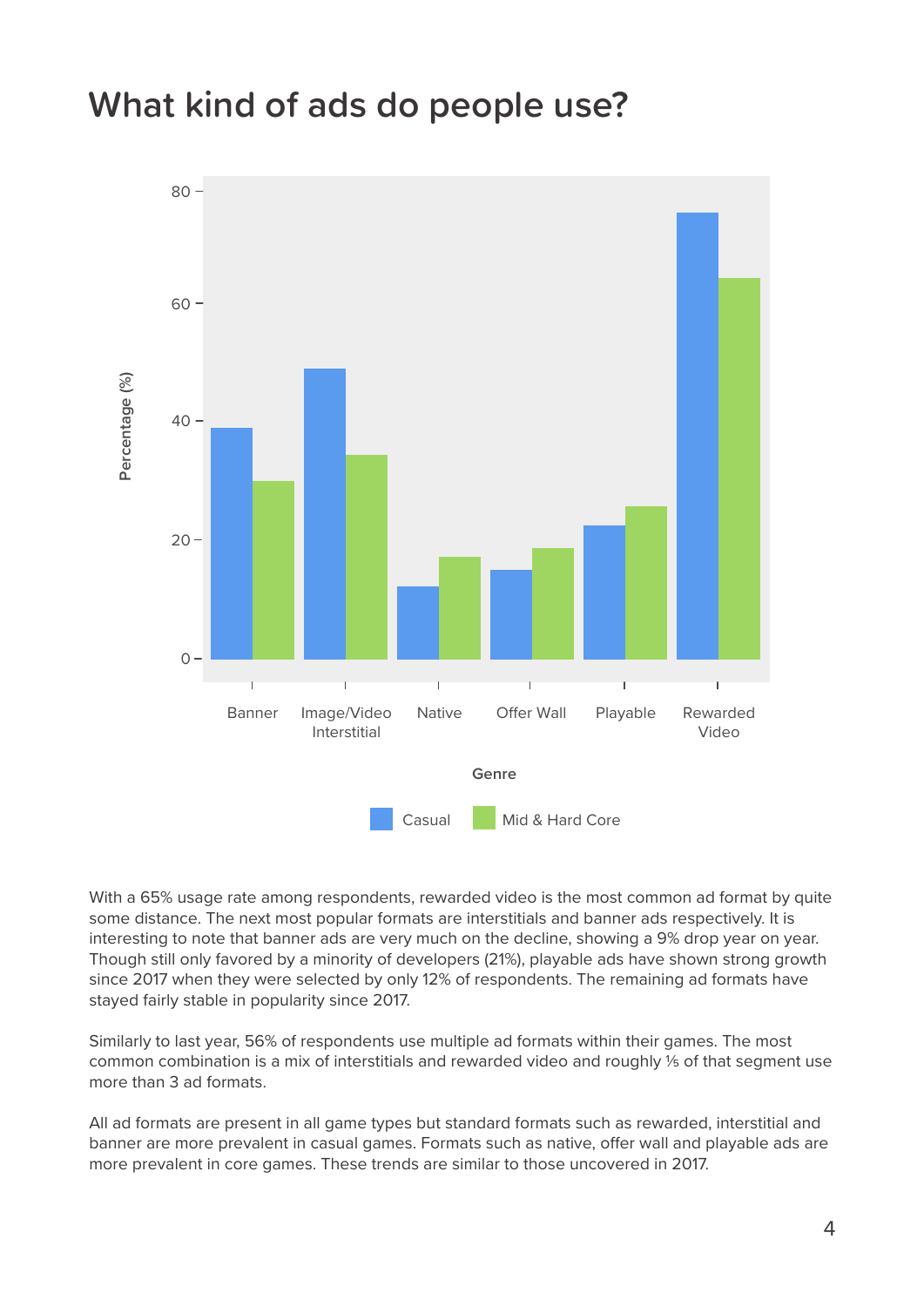# <span id="page-4-0"></span>**Ad strategy**

When asked about ad strategy, we see that developers are still relatively conservative. The most common approach, chosen by 33% of respondents, was to show players only one ad (or fewer) per session. That said, this figure is significantly lower than in 2017, when 41% of respondents selected this option. We see comparable trends in other categories, for example:

- More respondents now say that they show more than 5 ads per session.
- More respondents are now showing ads in the first session.
- More respondents are now showing ads to their paying players.

All of these changes suggest that developers are gradually becoming more aggressive with their ad strategies.

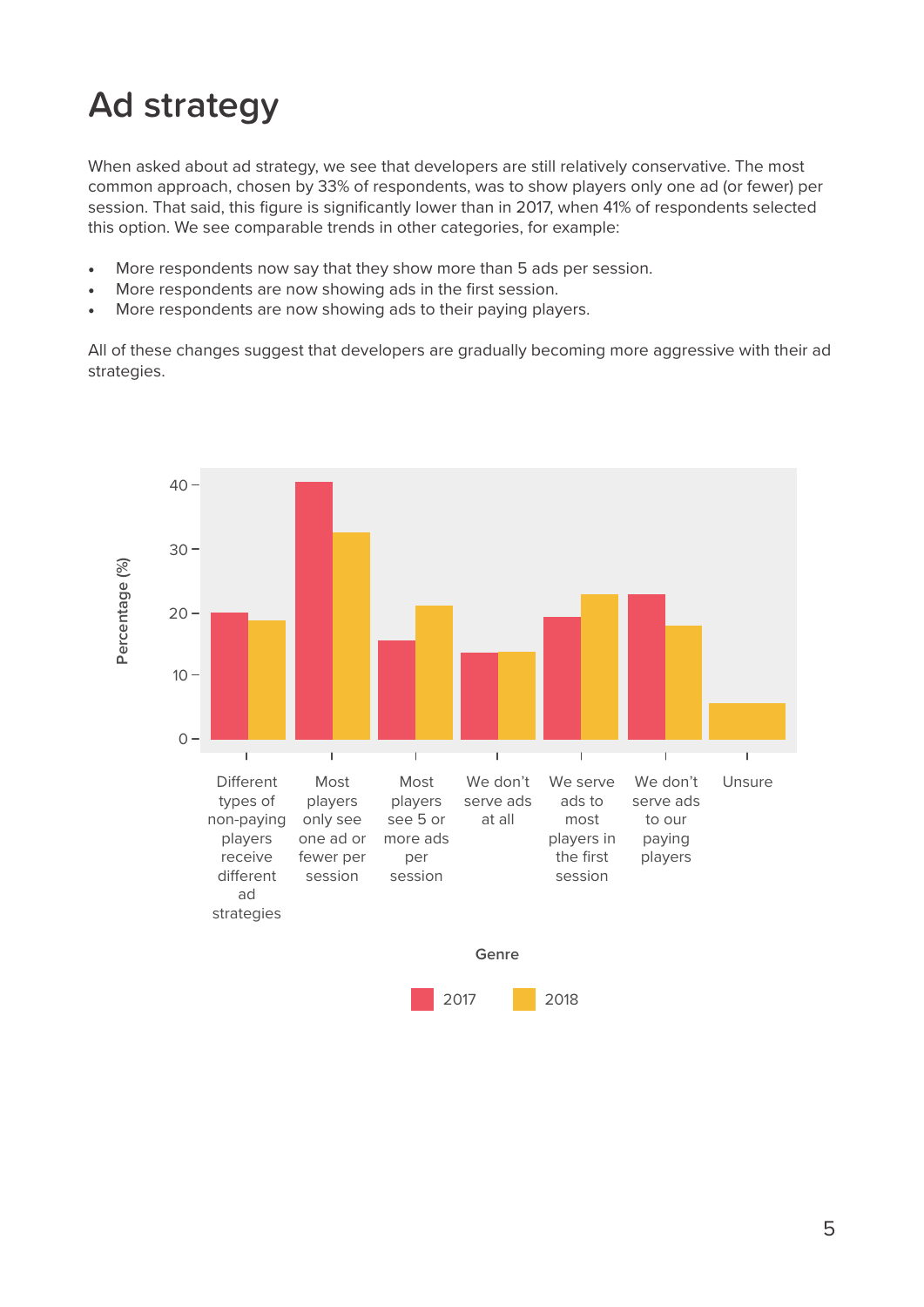Looking at the split between casual and core games, it is clear that casual games have more aggressive ad strategies overall. In particular, casual games are much more likely to show ads in the first session.

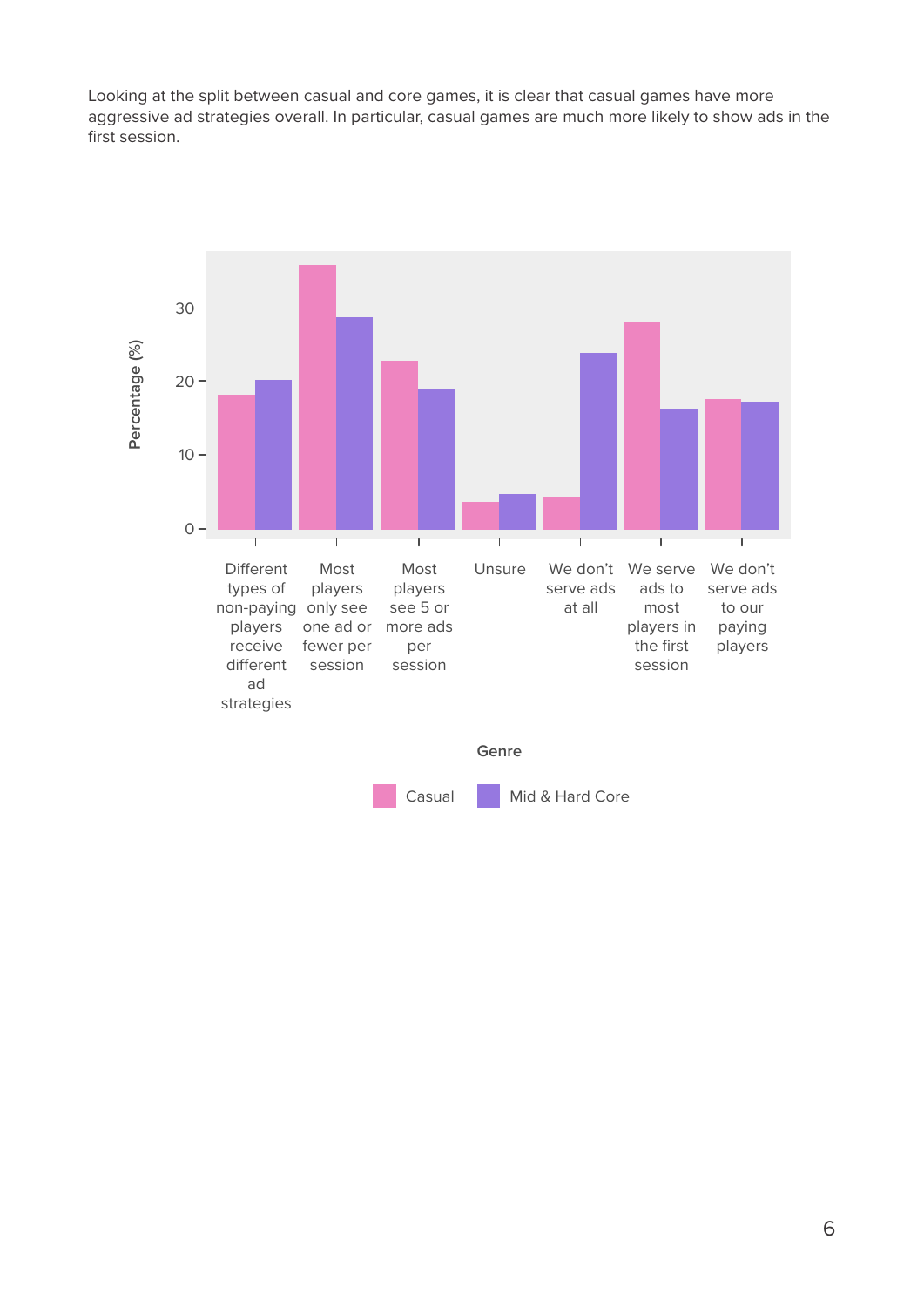<span id="page-6-0"></span>We asked respondents what factors they took into account when establishing their ad strategy, the responses are shown below:



As expected, the biggest worry for developers when using ads is player churn and player enjoyment. Developers of casual games show slightly more concern than those of core games, an understandable correlation with more aggressive strategy. Core game developers are more worried about losing In-App Purchase (IAP) revenues than casual game developers, who worry significantly more about the negative impact on ratings.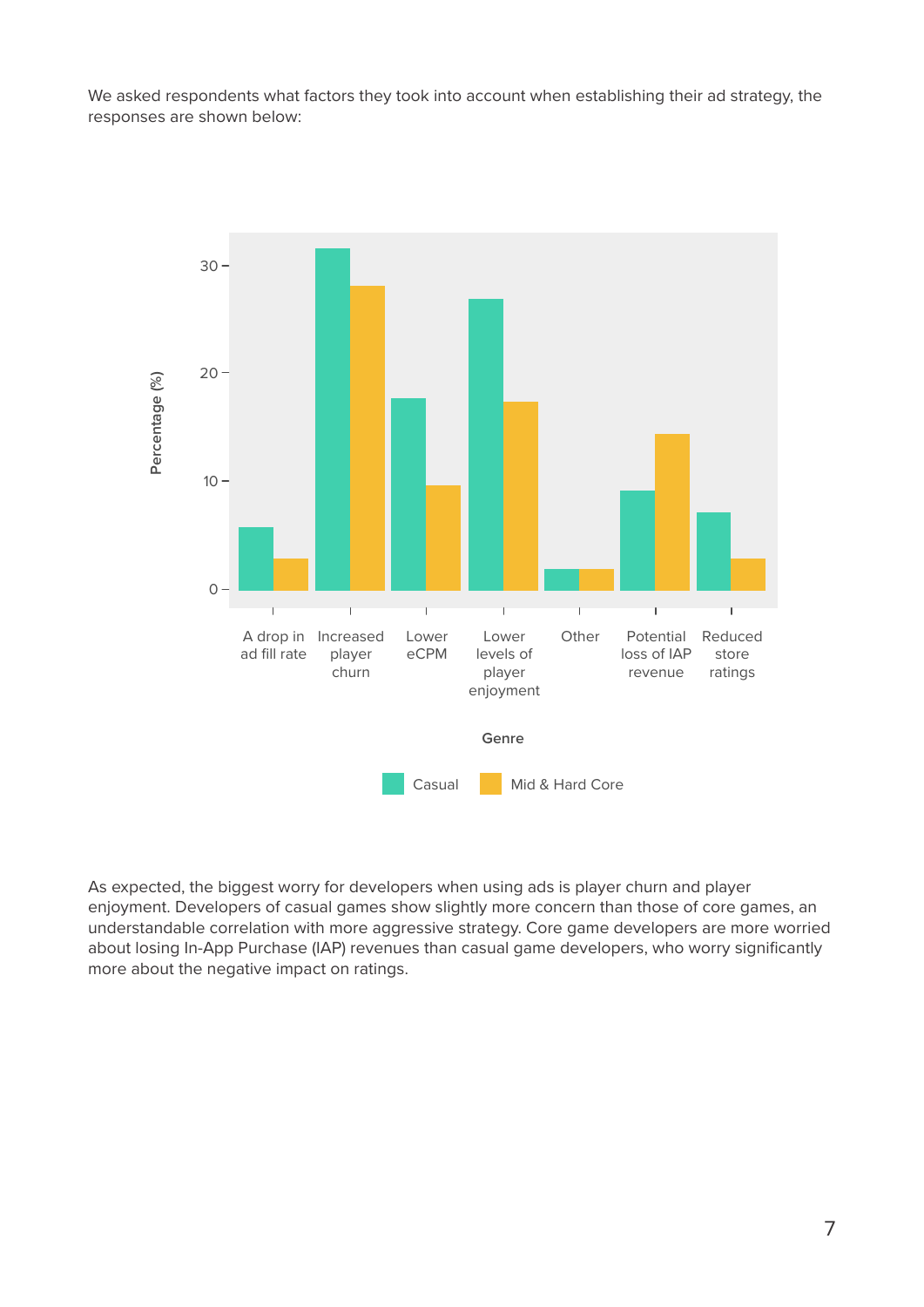## <span id="page-7-0"></span>**Ad revenue**

For ads to be worthwhile, they **must** deliver a significant revenue stream for developers. The chart below shows what fraction of our respondents' revenues are accounted for by ads.



Among casual games, we observe an interesting split. While the majority of developers (56%) make less than 40% of their revenue from ads, 16% rely almost entirely on ads for their revenues. Last year, only 10% of casual games earned more than 80% of their revenues from ads.

An even more dramatic shift has occurred in core games. The most popular response (39%) indicates a revenue split of 20-40% for ads and a convincing majority (70%) of games make more than 20% of their revenue from ads. This reveals a stark contrast with 2017 when only 50% of core games made more than 20% of total revenue from ads.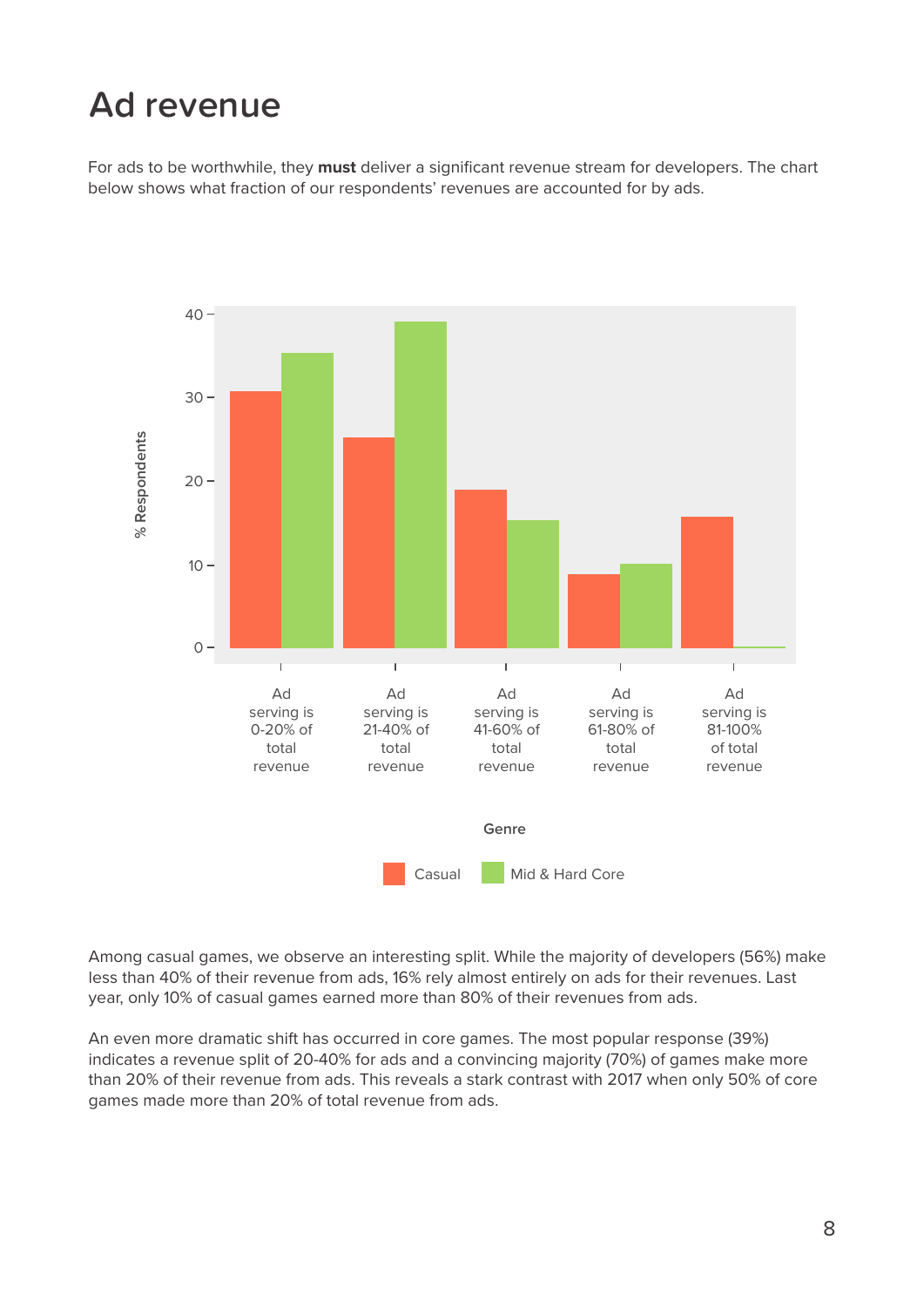<span id="page-8-0"></span>Combining all our response data, we see an 11% uplift in the fraction of revenue coming from ads across the entire industry. This is especially significant because it reverses a downward trend that had been consistently evident in each of our previous surveys.

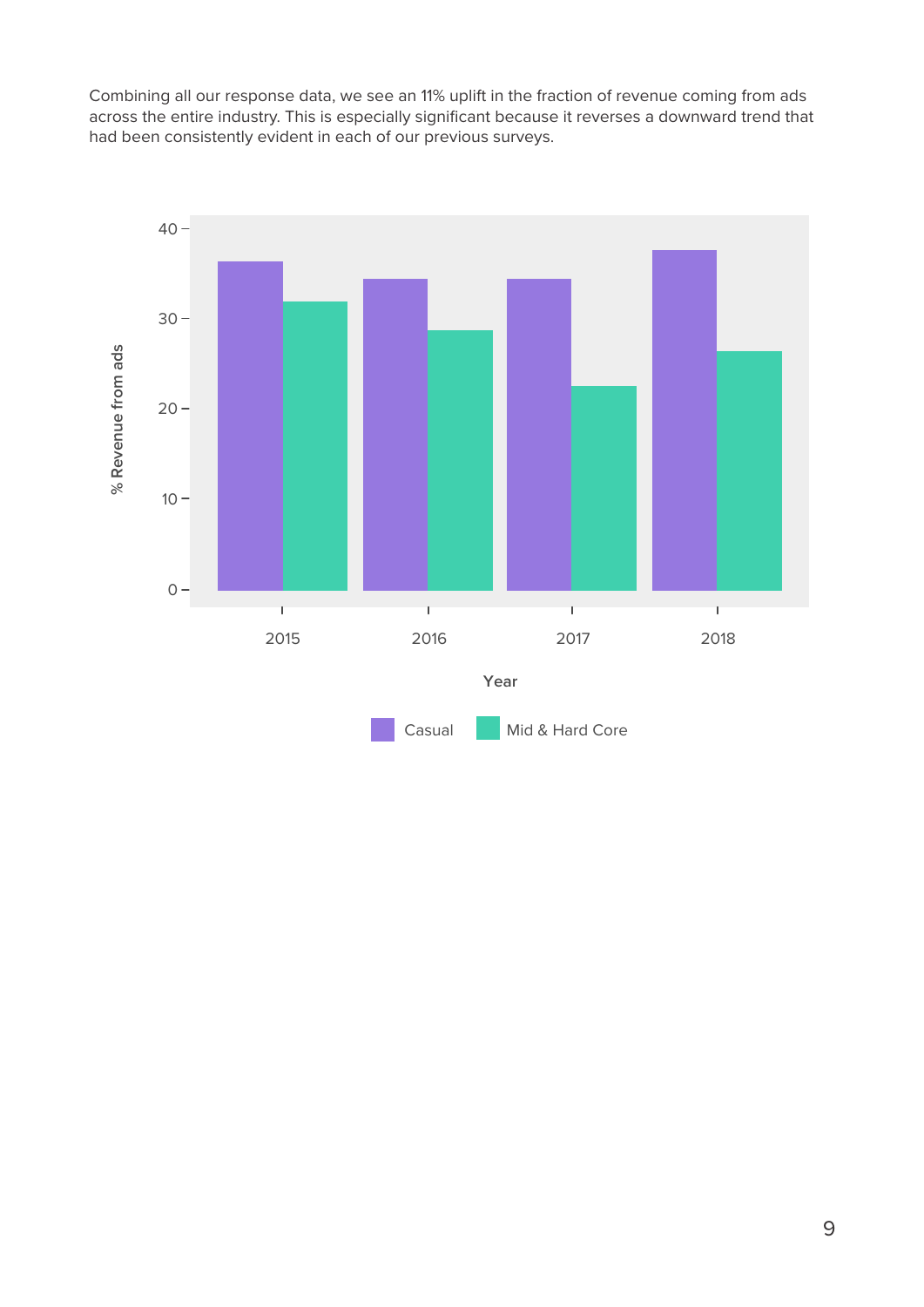## **Ad sources**

Developers have a range of options available to them with regards to sourcing the ads that they display in-game.



**Ad-sourcing method**

All four ways of sourcing ads were found to be popular, with a marginal preference for ad exchanges and individual ad partners over any form or mediation (internal or partner).

Connected to this is the number of individual ad networks utilized by games.

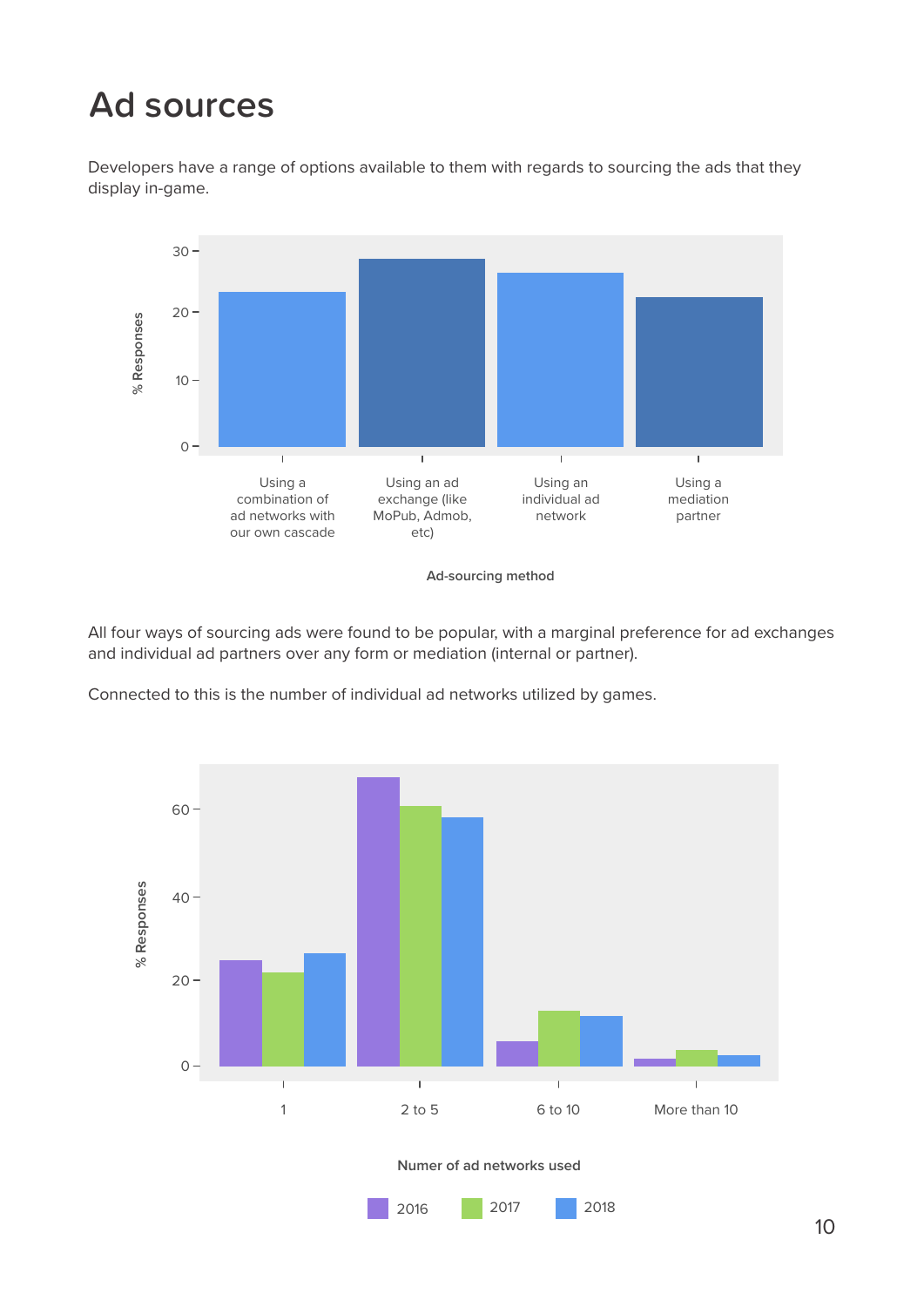<span id="page-10-0"></span>The majority (59%) of respondents use between 2 and 5 networks. This response has gone down year on year since 2016 with an overall drop of 10% across the 3 surveys. Last year, we saw more respondents using large numbers of ad networks. This year, at 27%, we observe a higher proportion of respondents opting for a single ad network than ever before.

#### **Ad sentiment**

The games industry has always had a difficult relationship with advertising. Ads are clearly not included for creative reasons - their inclusion is always motivated solely by revenue.



Given the purely financial motivation, it is unsurprising that a large fraction of people see in-games ads as a 'necessary evil'. This view has, however, been slowly dissipating since we first asked the question in 2016 when it was the most popular response. Today, just 36% of respondents think this way compared to 52% in 2016. The number of respondents who identify in-game ads as an 'important monetization opportunity' has grown even more significantly. 2016's 39% provide a stark contrast to this year's 59% and these figures indicate a big cultural shift within the industry.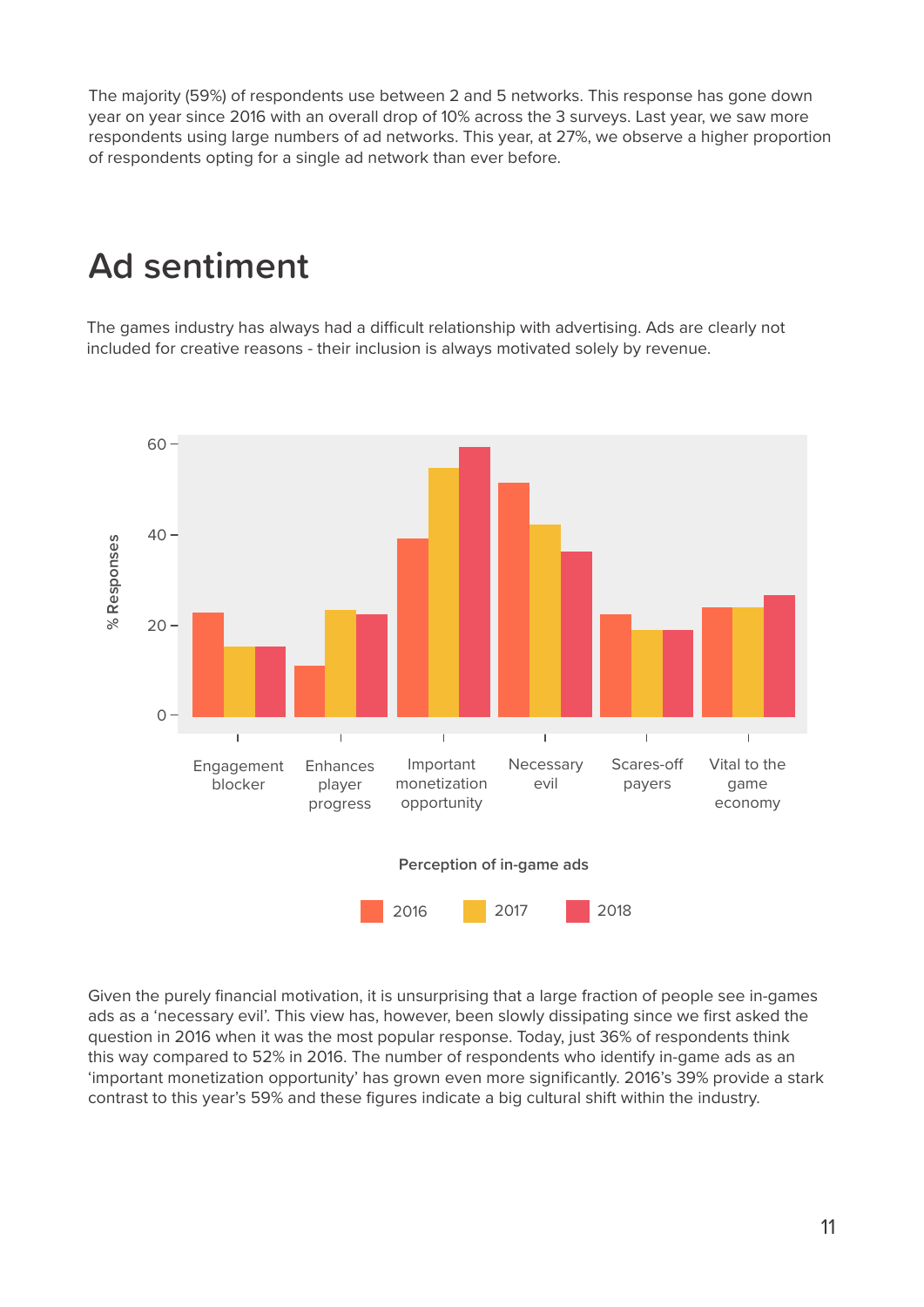

Finally, we asked developers how they would best describe their approach to in-game advertising. As in previous years, the most common responses were 'Balanced' and 'Experimental' representing two extremes of approach.

While still in the minority, the number of respondents stating that they are 'Confident' has gone up significantly. This message is reinforced by responses to the question "How confident are you that you are taking the optimum approach towards in-game advertising?" In that instance, 38% describe themselves as 'Fairly Confident' or better. Furthermore, the small fraction of developers absolutely certain of their approach has increased by 55%!